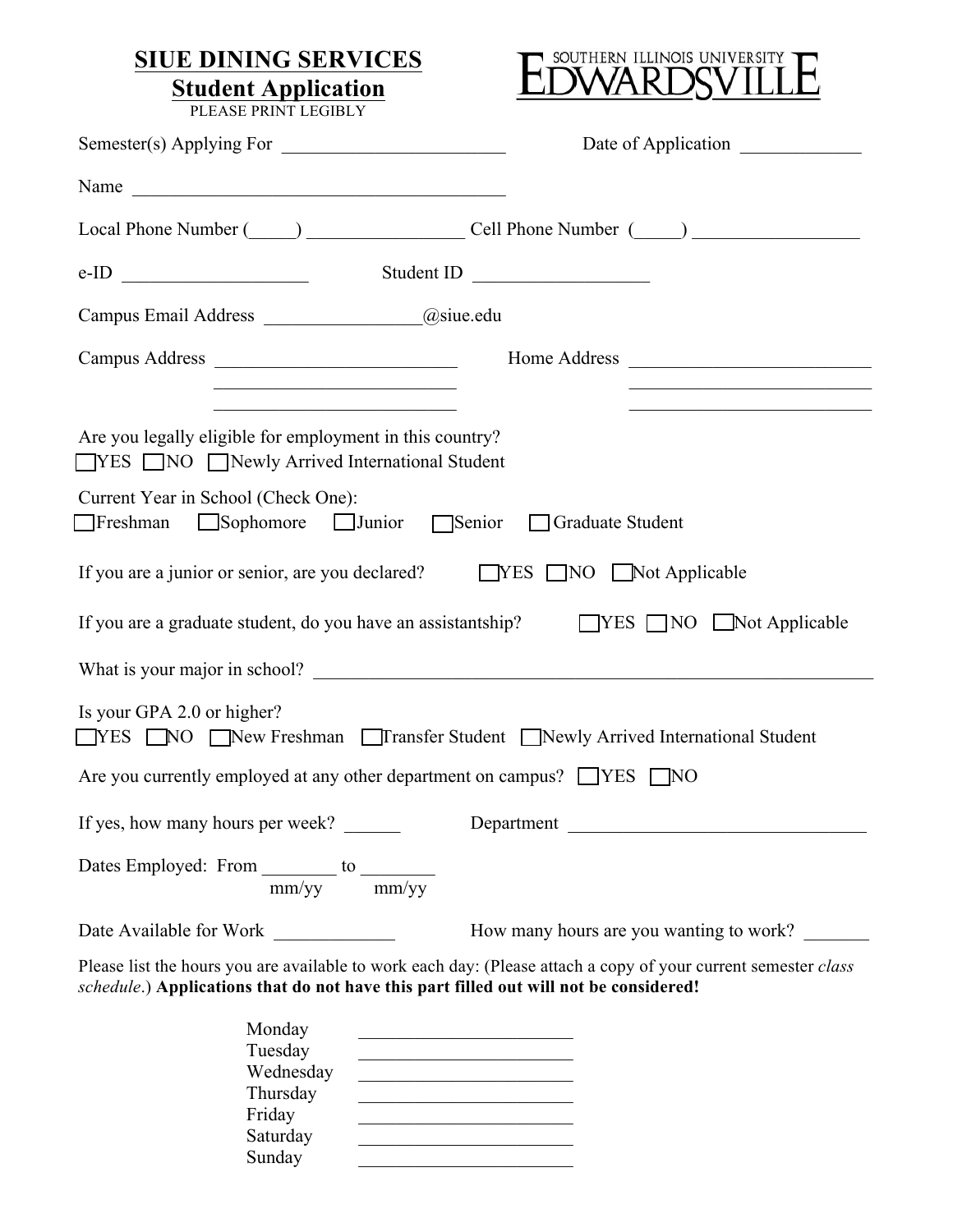## **Employment History**

| Employer                                                                                                                                                              |  | From $\_\_\_\_$ to $\_\_\_\_\_\_\_$ |  |
|-----------------------------------------------------------------------------------------------------------------------------------------------------------------------|--|-------------------------------------|--|
| Immediate Supervisor                                                                                                                                                  |  |                                     |  |
| Job Title                                                                                                                                                             |  |                                     |  |
|                                                                                                                                                                       |  |                                     |  |
| Employer                                                                                                                                                              |  | From $\_\_$ to $\_\_$               |  |
| Immediate Supervisor                                                                                                                                                  |  | Phone # $(\_\_\_\_\_\$              |  |
| Job Title                                                                                                                                                             |  |                                     |  |
|                                                                                                                                                                       |  |                                     |  |
| Have you ever been employed by SIUE Dining Services? TYES TNO                                                                                                         |  |                                     |  |
| If yes, what dates were you employed? From _________ to _________                                                                                                     |  |                                     |  |
|                                                                                                                                                                       |  |                                     |  |
|                                                                                                                                                                       |  |                                     |  |
| Why do you want to work in Dining Services?                                                                                                                           |  |                                     |  |
| ,我们也不能在这里的人,我们也不能在这里的人,我们也不能在这里的人,我们也不能在这里的人,我们也不能在这里的人,我们也不能在这里的人,我们也不能在这里的人,我们也<br>,我们也不能在这里的时候,我们也不能在这里的时候,我们也不能在这里的时候,我们也不能会不能在这里的时候,我们也不能会不能会不能会不能会不能会不能会不能会不能会不 |  |                                     |  |
| ,我们也不能在这里的时候,我们也不能在这里的时候,我们也不能不能不能不能不能不能不能不能不能不能不能不能不能不能不能。""我们的是我们的,我们也不能不能不能不能                                                                                      |  |                                     |  |
| What do you feel are some of your strengths?                                                                                                                          |  |                                     |  |
|                                                                                                                                                                       |  |                                     |  |
|                                                                                                                                                                       |  |                                     |  |
|                                                                                                                                                                       |  |                                     |  |
| Please describe in your own words what it means to have a good customer service experience.                                                                           |  |                                     |  |

<u> 1989 - Johann Stoff, amerikansk politiker (d. 1989)</u>